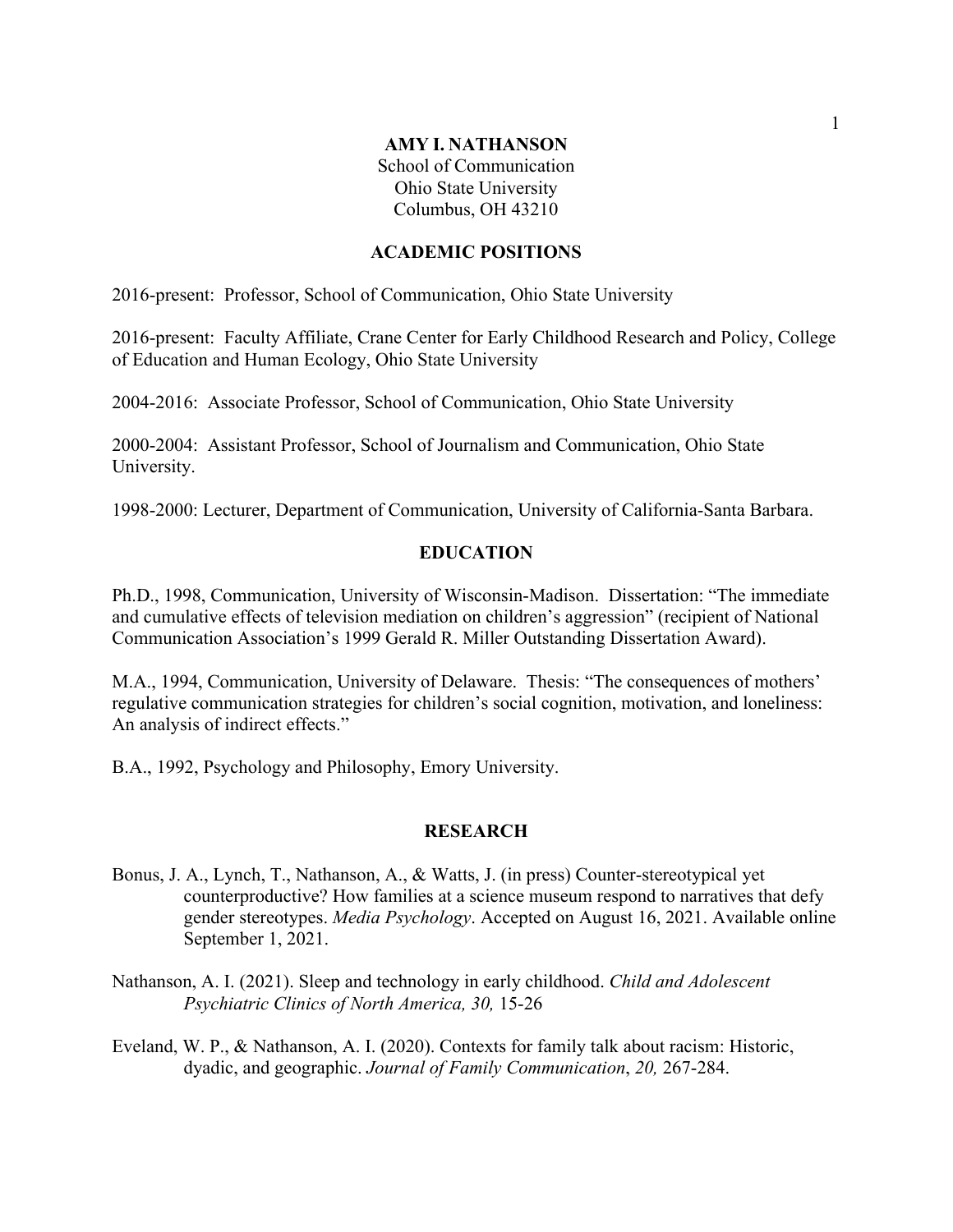- Beyens, I., & Nathanson, A. I. (2019). Electronic media use and sleep among preschoolers: Evidence for time-shifted and less consolidated sleep. *Health Communication*, *34*, 537-544.
- Martins, N., Mares, M. L., & Nathanson, A. I. (2019). Mixed Messages: Inconsistent Parental Mediation Indirectly Predicts Teens' Online Relational Aggression. *Journal of Family Communication*, *19*, 311-328.
- Nathanson, A. I., & Eveland, W. P. (2019). Parental mediation during the U.S. 2016 presidential election campaign: How parents criticized, restricted, and co-viewed news coverage. *Communication Monographs*, *86*, 184-204.
- Mares, M. L., Stephenson, L., Martins, N., & Nathanson, A. I. (2018). A house divided: Parental disparity and conflict over media rules predict children's outcomes. *Computers in Human Behavior, 81*, 177-188*.*
- Nathanson, A. I., & Beyens, I. (2018). Mobile electronic devices and sleep quality among preschoolers. *Behavioral Sleep Medicine, 16,* 202-219.
- Nathanson, A. I. (2018). When media become mobile: How parents manage young children's media use. In S. M. McHale, V. King, & J. Van Hook (Eds.), *Families and Technology: National Symposium on Family Issues,* Vol. 9. Springer International Publishing.
- Nathanson, A. I. (2017). The relation between media exposure and developmental outcomes among young children. *Reading for Life: Why Childhood Literacy Matters* (pp. 69-77). Kids Read Now.
- Nathanson, A. I., & Beyens, I. (2017). The role of sleep in the relation between young children's mobile media use and effortful control. *British Journal of Developmental Psychology, 36,* 1-21.
- Coyne, S. M., Radesky, J., Collier, K. M., Gentile, D. A., Linder, J. R., Nathanson, A. I., Rasmussen, E. E., Reich, S. M., & Rogers, K. (2017). Parenting and digital media. *Pediatrics, 140,* S112-S116*.*
- Aladé, F., & Nathanson, A. I. (2016). What preschoolers bring to the show: The relation between viewer characteristics and children's learning from educational TV*. Media Psychology, 19,* 406-430.
- Beyens, I., Eggermont, S., & Nathanson, A. I. (2016). Understanding the relationship between mothers' attitudes and children's television exposure: Reciprocal patterns and the moderating role of maternal stress. *Media Psychology, 19, 638-665*.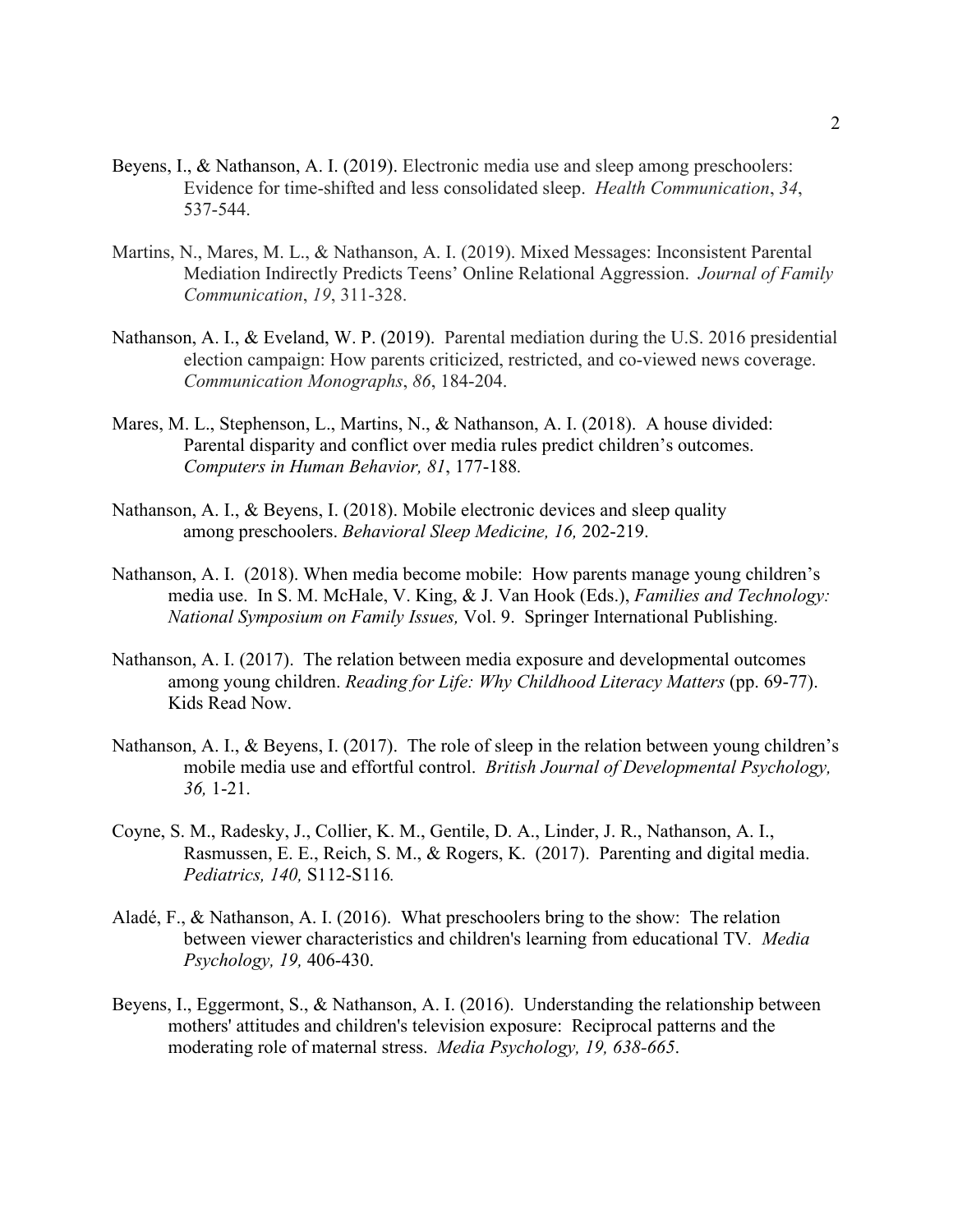- Nathanson, A. I. (2015). Media and the family: Reflections and future directions. Invited commentary to a special issue on media and the family in the *Journal of Children and Media, 9,* 133-139*.*
- Nathanson, A. I., & Fries, P. T. (2014). Television exposure, sleep time, and neuropsychological function among preschoolers. *Media Psychology, 17*, 237-261.
- Nathanson, A. I., Aladé, F., Sharp, M. L., Rasmussen, E. E., & Christy, K. (2014). The relation between television exposure and executive function among preschoolers. *Developmental Psychology, 50*, 1497-1506.
- Gentile, D. A., Reimer, R. A., Nathanson, A. I., Walsh, D. A., & Eisenmann, J. C. (2014). Protective effects of parental monitoring of children's media use: A prospective study. *JAMA Pediatrics*, *168*, 479-484.
- Nathanson, A. I. (2013). Media and the family context. In D. Lemish (Ed.), *The Routledge International Handbook of Children, Adolescents, and Media* (pp. 299-306). New York: Routledge.
- Nathanson, A. I., Sharp, M. L., Aladé, F., Rasmussen, E. E., & Christy, K. (2013). The relation between television exposure and theory of mind among preschoolers. *Journal of Communication, 63*(6), 1088-1108.
- Nathanson, A. I., & Manohar, U. (2012). The role of attachment in college students' working models of parenting and expectations for using television in child rearing. *Family Relations, 61*, 441-454.
- Gentile, D. A., Nathanson, A. I., Rasmussen, E. E., Reimer, R. A., & Walsh, D. A. (2012). Do you see what I see? Comparing parent and child reports of parental monitoring of children's media. *Family Relations, 61,* 470-487.
- Nathanson, A. I., & Rasmussen, E. E. (2011). TV-viewing compared to book-reading and toyplaying reduces responsive maternal communication with toddlers and preschoolers. *Human Communication Research, 37,* 465-487.
- Guo, W., & Nathanson, A. I. (2011). The effects of parental mediation of sexual content on the sexual knowledge, attitudes, and behaviors of adolescents in the US. *Journal of Children and Media*, *5*, 358-378.
- Nathanson, A. I. (2010). Using television mediation to stimulate non-traditional gender roles among Caucasian and African American children in the US. *Journal of Children and Media, 4,* 174-190.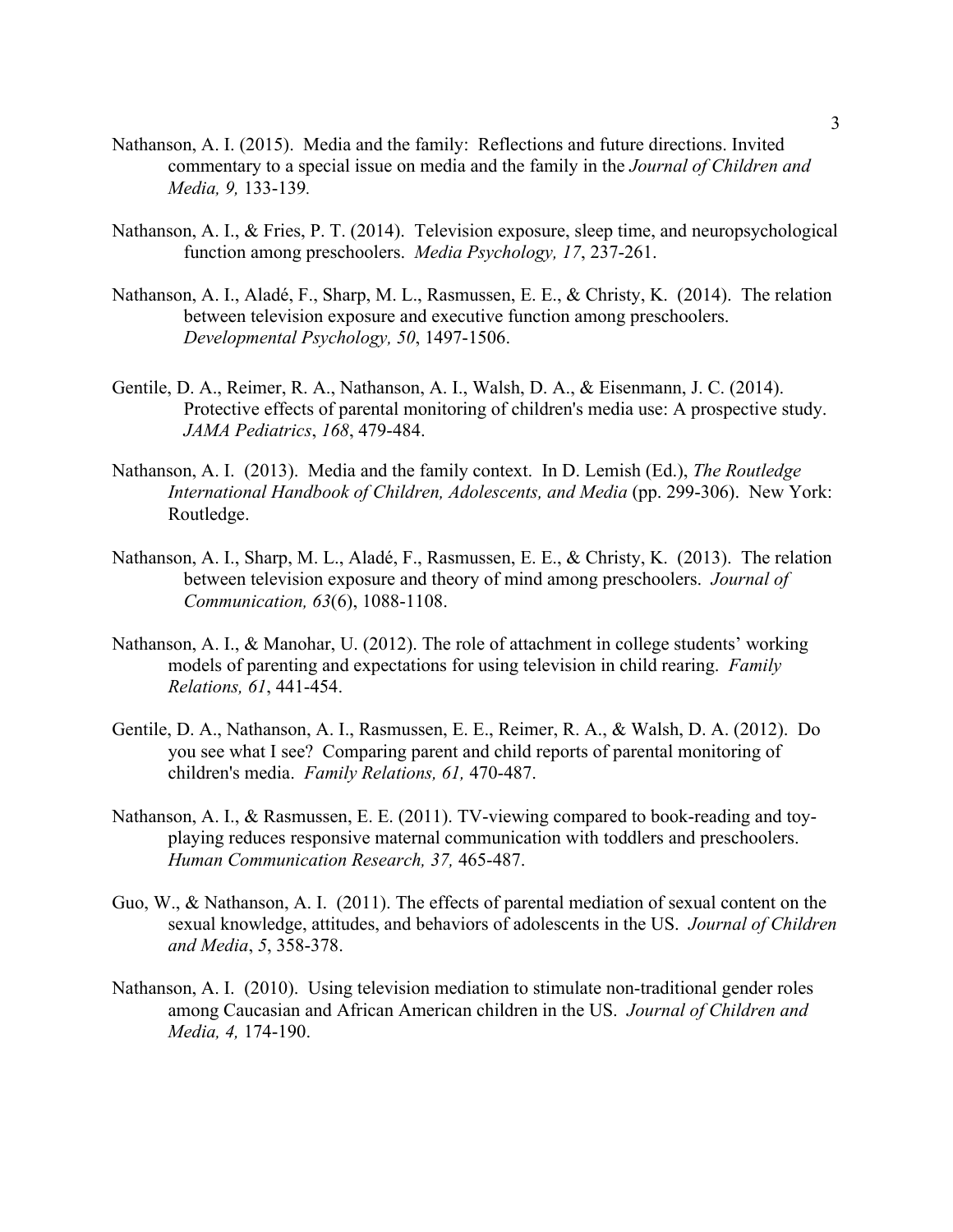- Chakroff, J. L., & Nathanson, A. I. (2008). Parent and school interventions: Mediation and media literacy. In S. L. Calvert & B. J. Wilson (Eds.), *The handbook of children, media, and development* (pp. 552-576). Malden, MA: Wiley-Blackwell Publishing.
- Nathanson, A. I. (2008). Parental mediation strategies. In W. Donsbach (Ed.), *The International Encyclopedia of Communication* (Vol. 8, pp. 3506-3508)*.* Malden, MA: Wiley-Blackwell Publishing.
- Nathanson, A. I. (2008). Socialization by media. In W. Donsbach (Ed.), *The International Encyclopedia of Communication* (Vol. 10, pp. 4732-4735). Malden, MA: Wiley-Blackwell Publishing.
- Eastin, M. S., Yang, M-S., & Nathanson, A. I. (2006). Children of the Net: An empirical exploration into the evaluation of Internet content. *Journal of Broadcasting & Electronic Media, 50,* 211-230.
- Nathanson, A. I. (2006). Adult mediation of violence effects. In J. J. Arnett (Ed.), *Encyclopedia of children, adolescents, and the media*. Thousand Oaks, CA: Sage.
- Nathanson, A. I. (2004). Factual and evaluative approaches to modifying children's responses to violent television. *Journal of Communication, 54*(2), 321-336.
- Nathanson, A. I. (2003). Rethinking empathy. In J. Bryant, D. Roskos-Ewoldsen, & J. Cantor (Eds.), *Communication and emotion: Essays in honor of Dolf Zillmann* (pp. 107-130). Mahwah, NJ: Lawrence Erlbaum Associates.
- Nathanson, A. I., & Botta, R. A. (2003). Shaping the effects of television on adolescents' body image disturbance: The role of parental mediation.*Communication Research, 30,* 304- 331.
- Nathanson, A. I., & Yang, M. (2003). The effect of mediation content and form on children's responses to violent television. *Human Communication Research, 29*, 111-134.
- Nathanson, A. I. (2002). The unintended effects of parental mediation of television on adolescents. *Media Psychology, 4*, 207-230.
- Nathanson, A. I. (2002). Anti-violence interventions. In J. R. Schement (Ed.), *Encyclopedia of communication and information* (Vol. 1, pp. 29-32). New York: Macmillan Reference.
- Nathanson, A. I. (2002). Attraction to violence in the media. In J. R. Schement (Ed.), *Encyclopedia of communication and information* (Vol. 3, pp. 1063-1066). New York: Macmillan Reference.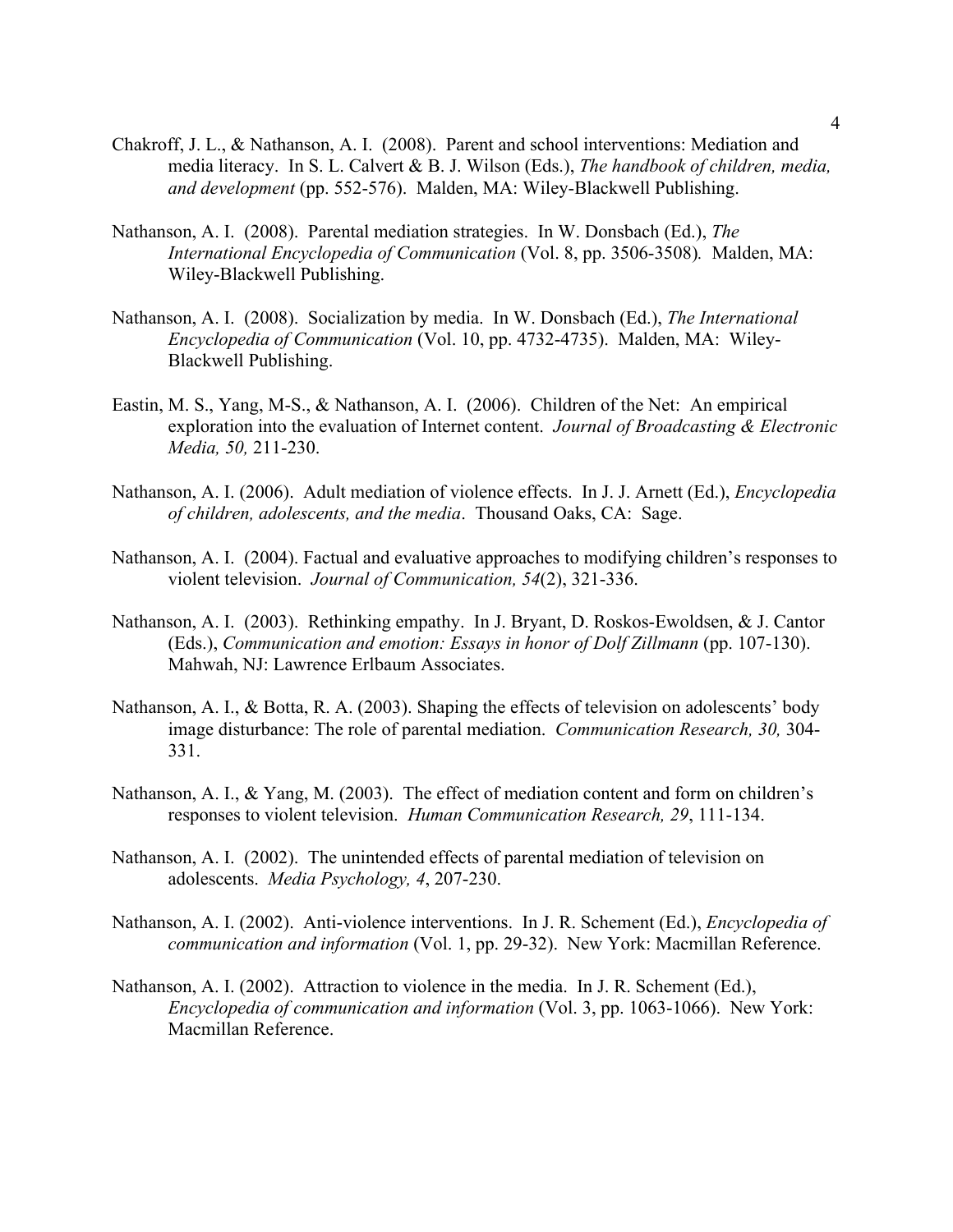- Nathanson, A. I. (2002). Parental mediation of media effects. In J. R. Schement (Ed.), *Encyclopedia of communication and information* (Vol. 2, pp. 701-704). New York: Macmillan Reference.
- Nathanson, A. I., Eveland, W. P., Jr., Park, H., & Paul, B. (2002). Perceived media influence and efficacy as predictors of caregivers' protective behaviors. *Journal of Broadcasting & Electronic Media, 46*, 385-410.
- Nathanson, A. I., Wilson, B. J., McGee, J., & Sebastian, M. (2002). Counteracting the effects of female stereotypes on television via active mediation. *Journal of Communication, 52*(4), 922-937.
- Smith, S. L., Nathanson, A. I., & Wilson, B. J. (2002). Prime time television: Assessing violence during the most popular viewing hours. *Journal of Communication, 52*(1), 84- 111.
- Cantor, J., & Nathanson, A. I. (2001). The media and parents: Protecting children from harm. In J. C. Westman (Ed.), *Parenthood in America: Undervalued, underpaid, under siege*  (pp. 232-241). Madison, WI: The University of Wisconsin Press.
- Nathanson, A. I. (2001). Mediation of children's television viewing: Working toward conceptual clarity and common understanding. In W. B. Gudykunst (Ed.), *Communication Yearbook 25* (pp. 115-151). Mahwah, NJ: Lawrence Erlbaum Associates.
- Nathanson, A. I. (2001). Parent and child perspectives on the presence and meaning of parental television mediation. *Journal of Broadcasting & Electronic Media, 45*, 201-220.
- Nathanson, A. I. (2001). Parents versus peers: Exploring the significance of peer mediation of antisocial television. *Communication Research, 28*, 251-274.
- Nathanson, A. I., & Cantor, J. (2000). Reducing the aggression-promoting effect of violent cartoons by increasing children's fictional involvement with the victim: A study of active mediation. *Journal of Broadcasting & Electronic Media, 44*, 125-142.
- Eveland, W. P., Jr., Nathanson, A. I., Detenber, B. H., & McLeod, D. M. (1999). Rethinking the social distance corollary: Perceived likelihood of exposure and the third person perception. *Communication Research, 26*, 275-302.
- Nathanson, A. I. (1999). Identifying and explaining the relationship between parental mediation and children's aggression. *Communication Research, 26*, 124-143.
- Wilson, B. J., Linz, D., Federman, J., Smith, S., Paul, B., Nathanson, A., Donnerstein, E., & Lingsweiler, R. (1999). *The Choices and Consequences evaluation*. Santa Barbara, CA: Center for Communication and Social Policy.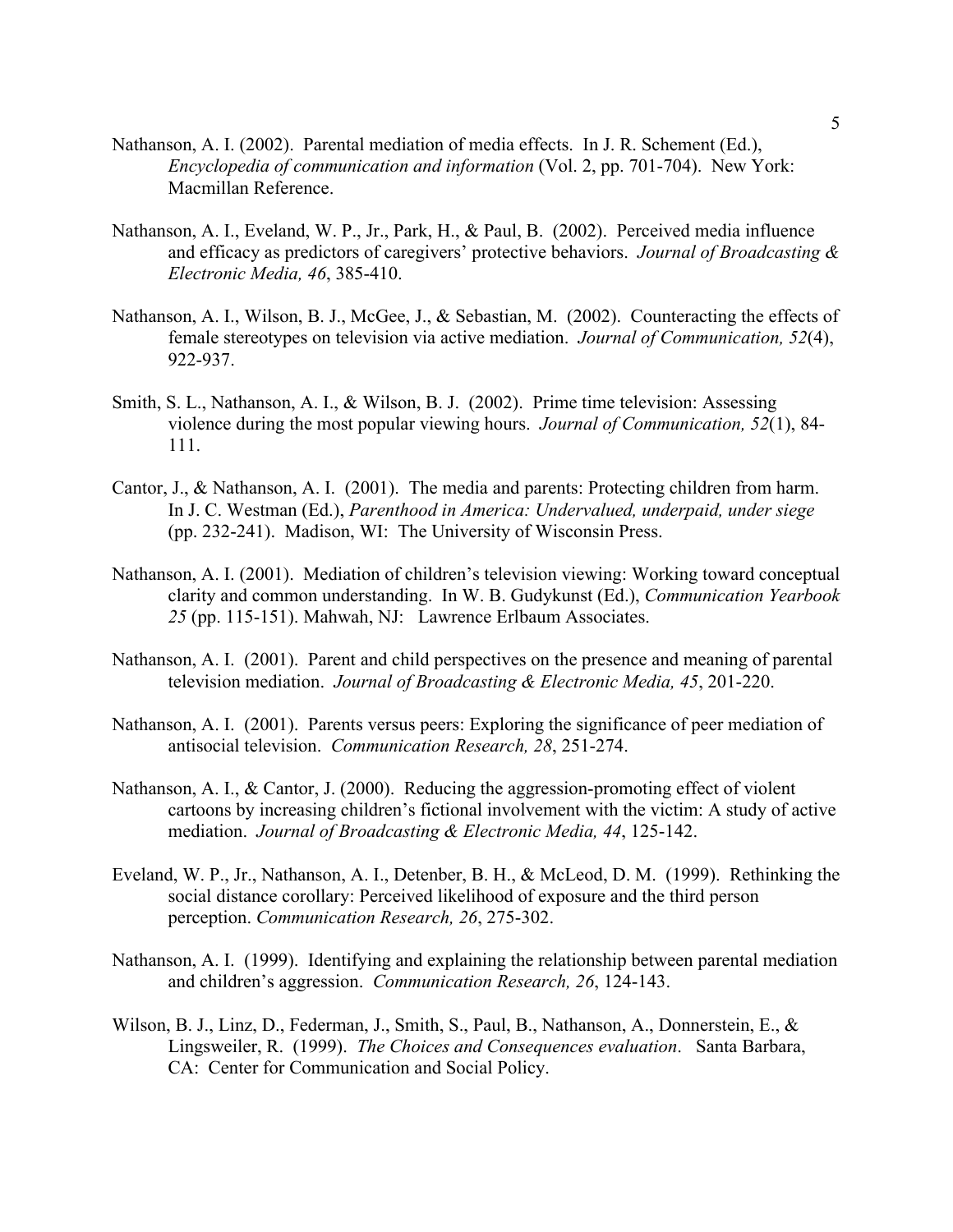- Cantor, J., & Nathanson, A. (1998). Ratings and advisories for television programming. In Center for Communication & Social Policy (Ed.), *National Television Violence Study*  (Vol. 3, pp. 285-321). Thousand Oaks, CA: Sage.
- Nathanson, A. I., & Cantor, J. (1998). Protecting children from harmful television: TV ratings and the V-Chip. In J. C. Westman (Ed.), *Proceedings of the Parenthood in America conference.* Madison, WI: University of Wisconsin-Madison General Library System. Published on-line at: http://parenthood.library.wisc.edu/Nathanson/Nathanson.html
- Cantor, J., Harrison, K., & Nathanson, A. (1997). Ratings and advisories for television programming. In Center for Communication & Social Policy (Ed.), *National Television Violence Study* (Vol. 2, pp. 267-322). Thousand Oaks, CA: Sage.
- Nathanson, A. I., Perse, E. M., & Ferguson, D. A. (1997). Gender differences in television use: An exploration of the instrumental-expressive dichotomy. *Communication Research Reports, 14*, 176-188.
- Cantor, J., & Nathanson, A. I. (1997). Predictors of children's interest in violent television programs. *Journal of Broadcasting & Electronic Media, 41*, 155-167.
- McLeod, D. M., Eveland, W. P., Jr., & Nathanson, A. I. (1997). Support for censorship of violent and misogynic rap lyrics: An analysis of the third-person effect. *Communication Research, 24*, 153-174.
- Cantor, J., & Nathanson, A. I. (1996). Children's fright reactions to television news. *Journal of Communication, 46*(4), 139-152.
- Nathanson, A. I. (1996). Joanne Cantor. In N. Signorielli (Ed.), *Women in communication: A biographical sourcebook* (pp. 50-59). Westport, CT: Greenwood Press.
- Nathanson, A. I. (1996). Sandra J. Ball-Rokeach. In N. Signorielli (Ed.), *Women in communication: A biographical sourcebook* (pp. 8-19). Westport, CT: Greenwood Press
- Perse, E. M., Nathanson, A. I., & McLeod, D. M. (1996). The effects of spokesperson gender, PSA appeal, and involvement on evaluations of safe-sex public service announcements. *Health Communication, 8*, 171-189.
- Eveland, W. P., Jr., McLeod, D. M., & Nathanson, A. I. (1994). Reporters vs. undecided voters: An analysis of the questions asked during the 1992 presidential debates. *Communication Quarterly, 42*, 390-406.

.